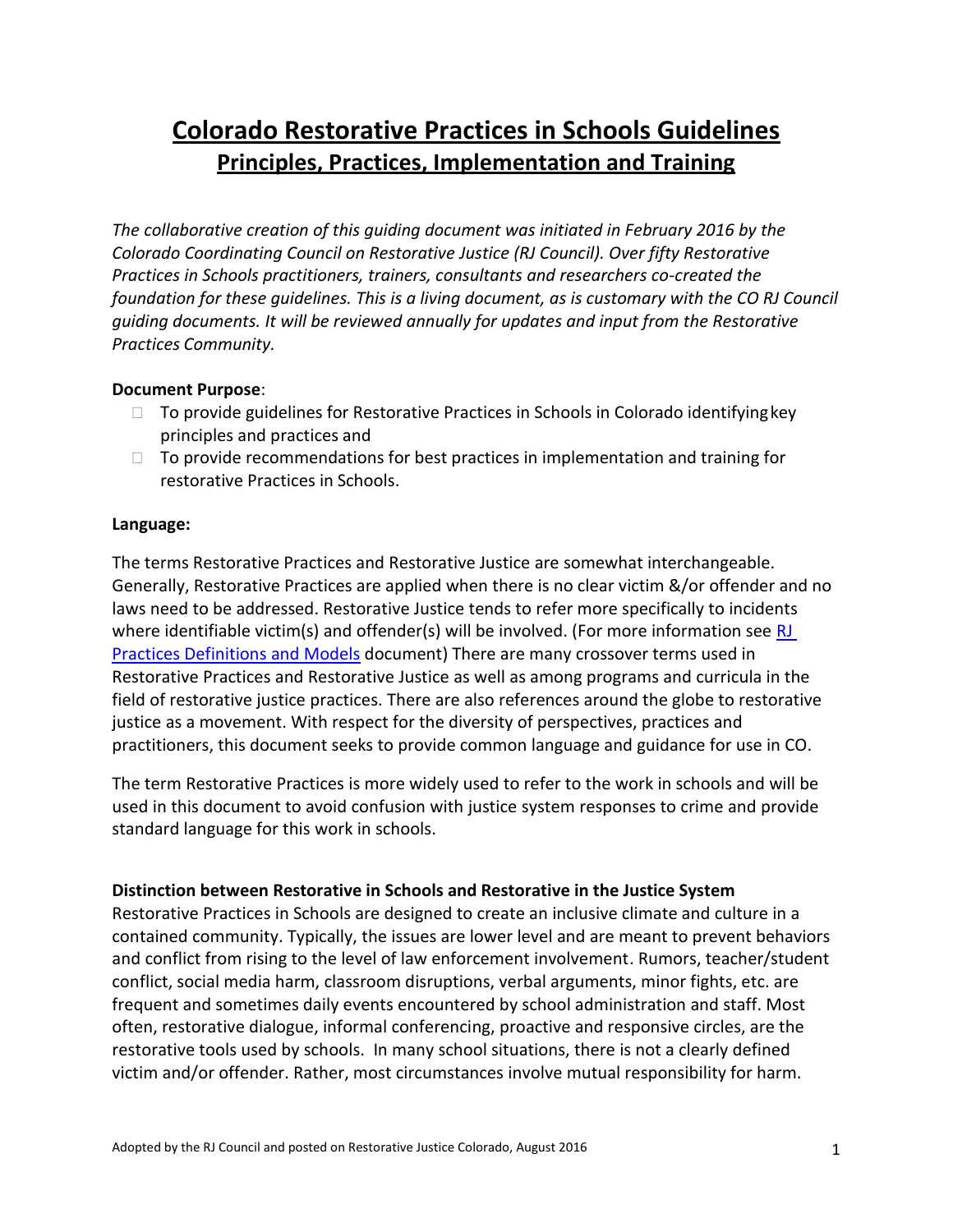Restorative Justice in the criminal justice system and Restorative Practices in Schools are equally effective, yet the approach is generally more formal in the justice system. Formal restorative processes such as; conferences, reintegration circles and Circles of Support and Accountability involve identified offender(s) and victim(s). Advocates, family members, affected community, case workers, law enforcement, etc., may be asked to participate in a formal process. That varies significantly from the more informal tools used by schools most often. Formal restorative practices that involve significant preparation and multiple stakeholders are rare in the school setting due to time constraints on staff. Although, formal processes maybe be useful as an intervention when a higher-level incident occurs.

Schools that use the formal processes more frequently are encouraged to employ a restorative practices coordinator or partner with a Restorative Practices in Schools service provider with training and expertise in coordination and facilitation of formal restorative practices. (see [Restorative Justice Facilitator Code of Conduct and Standards of Training and Practice](https://rjcolorado.org/download/28390/)) Some schools or districts may work in partnership with the juvenile justice system to provide diversionary options at the formal level. More information about Restorative Justice can be found at [www.rjcolorado.org](http://www.rjcolorado.org/)

Restorative Practices in Schools data is compelling; fidelity to the guidelines outlined in this document can have a transformative effect on school climate and culture. (For data examples see Dr. Yolanda Anyon's report [Taking Restorative Practices School-Wide: Insights from Three](https://static1.squarespace.com/static/5df6a1b14b53497560118848/t/5ef275cff3299f7b7da42152/1592948177494/taking_restorative_practices_school-wide.pdf)  [Schools In Denver](https://static1.squarespace.com/static/5df6a1b14b53497560118848/t/5ef275cff3299f7b7da42152/1592948177494/taking_restorative_practices_school-wide.pdf) and the International Institute for Restorative Practices report [Evidence from](http://www.iirp.edu/pdf/ImprovingSchoolClimate.pdf)  [Schools Implementing Restorative Practices\)](http://www.iirp.edu/pdf/ImprovingSchoolClimate.pdf)

**The RJ Council** supports the use of this document in establishing a framework for Restorative Practices in Schools. What follows are basic guidelines for the principles, practices, implementation and training of Restorative Practices in Schools for Colorado based on the input and collaboration of school and restorative justice practices professionals in Colorado.

For more information please visit [www.rjcolorado.org o](http://www.rjcolorado.org/)r contact us at rjcolorado@judicial.state.co.us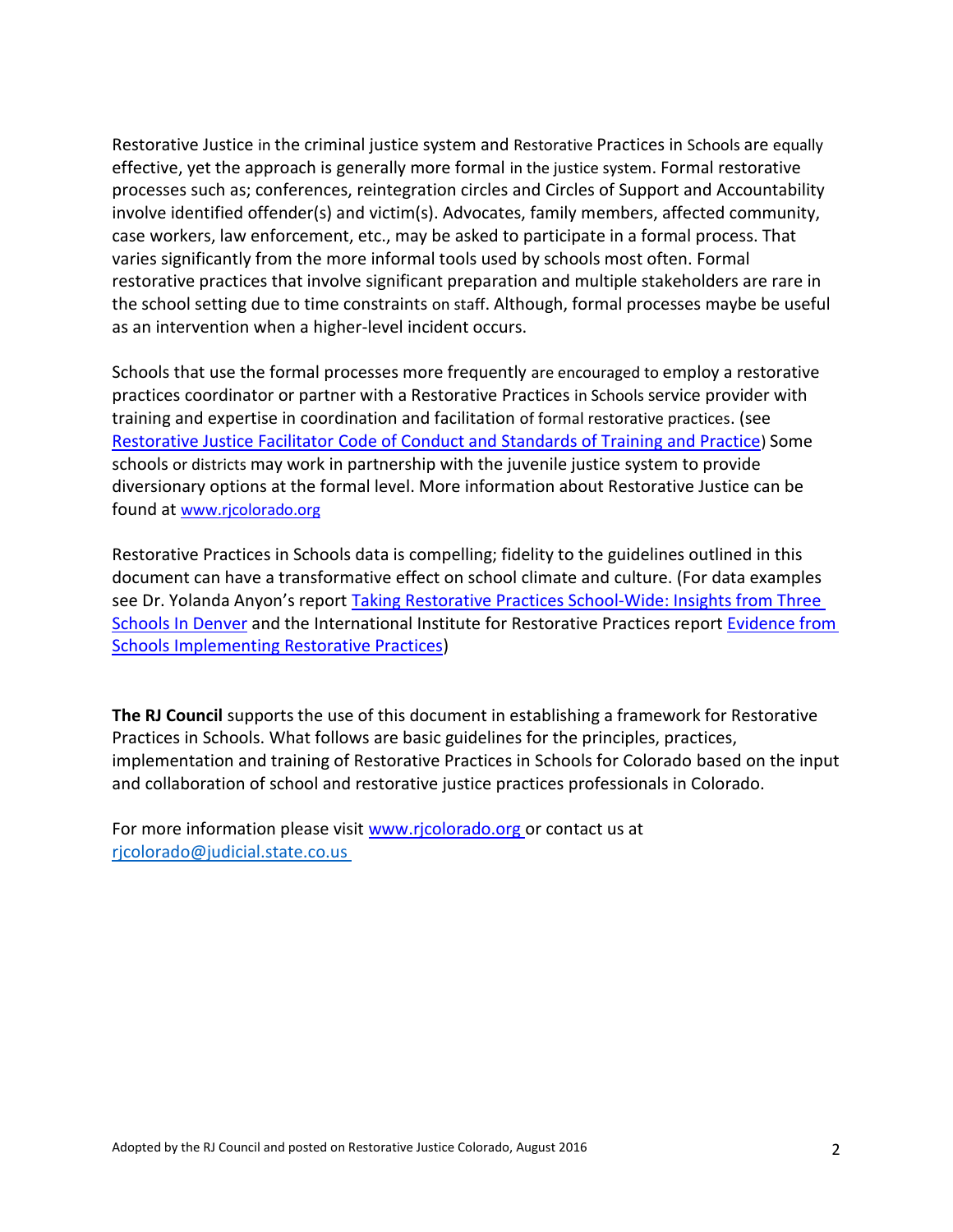# **Principles**

Restorative Practices in Schools is philosophically based in fostering relationships, strengthening understanding, repairing harm, and building strong communities. Identifying and addressing the needs and harms that occur when there is conflict in the school community by cultivating empathy and modeling conflict resolution skills serves students and adults alike. Restorative Practices, when practiced with fidelity, create a safe space for connection and dialogue. When facilitated by trained practitioners, Restorative Practices lead to a more equitable and inclusive environment for students, staff, families, and community members.

The variety of practices or models used in applying this philosophy have been developed and honed by indigenous peoples and religious groups for centuries. They have been further developed and implemented around the world by academics, governments, schools, communities and practitioners for decades. Restorative Practices in Schools assist in building a school culture of relationship and respect. At the core, Restorative Practices are built on what are known as the 5 R's: Relationship, Respect, Responsibility, Repair, and Reintegration.

The following definitions of the 5 R's were written by Dr. Beverly Title in *History and Operational Values of Teaching Peace and can be found [here](https://rjcolorado.org/download/28369/) on the RJ Council's website.* 

#### **The 5 Rs**

**Relationship** - Restorative Practices recognize that when a wrong occurs, individuals and communities feel violated. It is the damage to these relationships that is primarily important and is the central focus of what Restorative Practices seek to address. When relationships are strong, people experience more fulfilling lives, and communities become places where we want to live. Relationships may be mended through the willingness to be accountable for one's actions and to make repair of harms done.

**Respect** - Respect is the key ingredient that holds the container for all Restorative Practices, and it is what keeps the process safe. It is essential that all persons in a restorative process be treated with respect. One way we acknowledge respect is that participation is a restorative process works best when it is chosen by the participant. Every person is expected to show respect for others and for themselves. Restorative processes require deep listening, done in a way that does not presume we know what the speaker is going to say, but that we honor the importance of the other's point of view. Our focus for listening is to understand other people, so, even if we disagree with their thinking, we can be respectful and try hard to comprehend how it seems to them.

**Responsibility** - For Restorative Practices to be effective, personal responsibility must be taken. Each person needs to take responsibility for any harm they caused to another, admitting any wrong that was done, even if it was unintentional. Taking responsibility also includes a willingness to give an explanation of the harmful behavior. All persons in the circle are asked to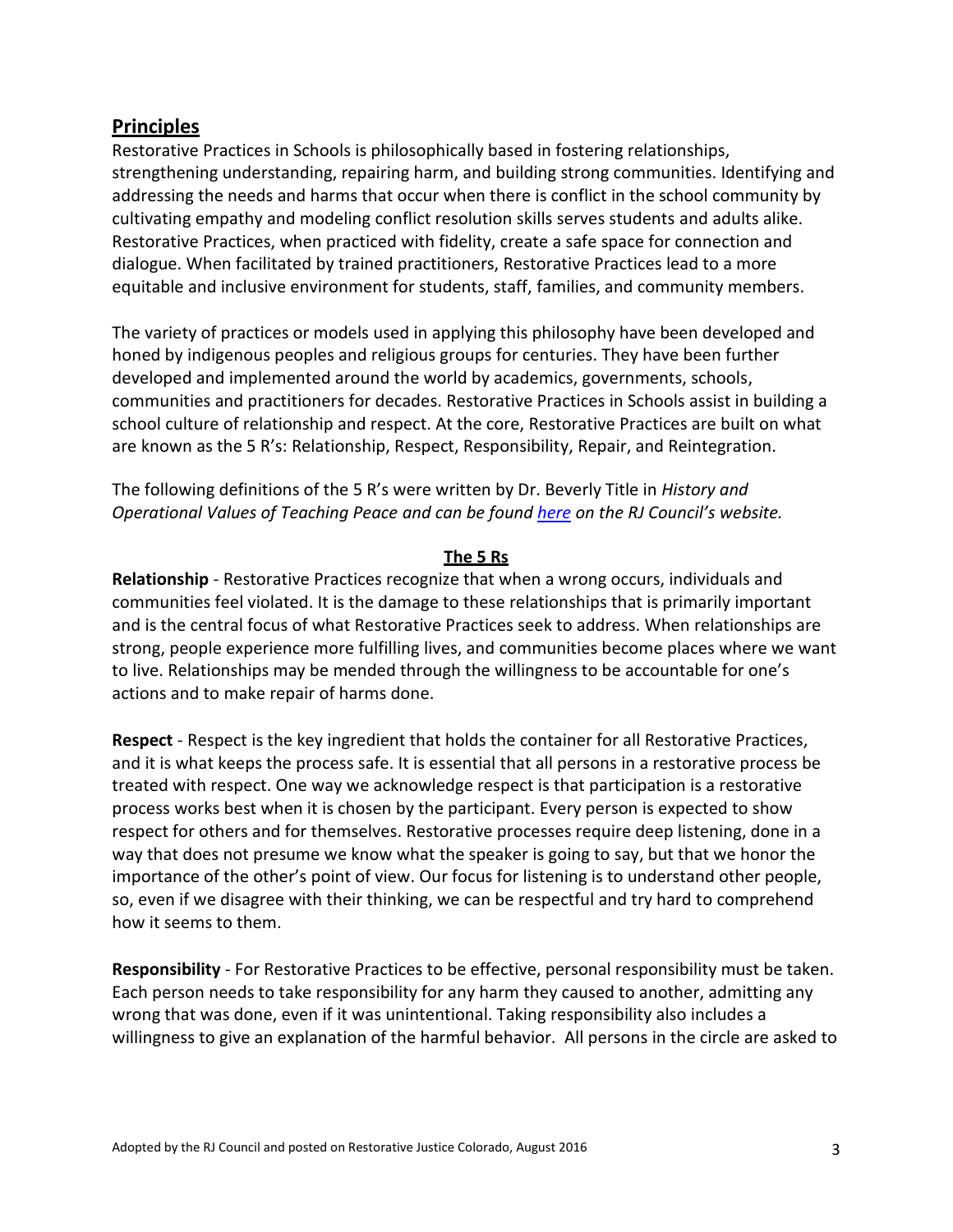search deeply in their hearts and minds to discover if there is any part of the matter at hand for which they have some responsibility. Everyone needs to be willing to accept responsibility for his or her own behavior and the affect it has had on others and the community as a whole.

**Repair** - The restorative approach is to repair the harm that was done and address underlying causes to the fullest extent possible, recognizing that harm may extend beyond anyone's capacity for repair. Once the persons involved have accepted responsibility for their behavior and they have heard in the restorative process about how others were harmed by their action, they are expected to make repair. It is this principle that allows us to set aside thoughts of revenge and punishment. It is through taking responsibility for one's own behavior and making repair that persons may regain or strengthen their self-respect and the respect of others.

**Reintegration** - For the restorative process to be complete, persons who may have felt alienated must be accepted into the community. Reintegration is realized when all persons have put the harm behind them and moved into a new role in the community. This new role recognizes their worth and the importance of the new learning that has been accomplished. The person having shown him or herself to be an honorable person through acceptance of responsibility and repair of harm has transformed the hurtful act. At the reintegration point, all parties are back in right relationship with each other and with the community. This reintegration process is the final step in achieving wholeness.

**These five principles** are a guide for restorative justice practices regardless of the setting. Building a restorative school culture based on relationships and respect among members of the school and community are the starting point for Restorative Practices in Schools. They enhance collaboration and problem solving, create a culture of inclusiveness and personal responsibility, and generate higher levels of engagement and satisfaction. Through the fostering of relationships and the building of respect, students and staff communicate better and discipline will be seen as supportive and reparative, rather than adversarial. The practice of building relationships and respect among all members of the school community are the proactive elements of Restorative Practices. Strong restorative culture makes responsible repair of harm the norm when disciplinary situations arise. This is done through fostering a shift in thinking from who broke the law or school rules, what law/rule was broken, and what is the punishment, to who was harmed, how we meet the needs of all involved, and how to repair what has been harmed.

The impact of Restorative Practices on the school community will be much greater than a decrease in suspension, expulsion, and the increase of equity. A restorative school community increases student social and emotional engagement through:

- Allowing all voices to be heard and respected
- Understanding the impacts of behavior
- Increasing responsibility for actions
- Repairing harm caused by behaviors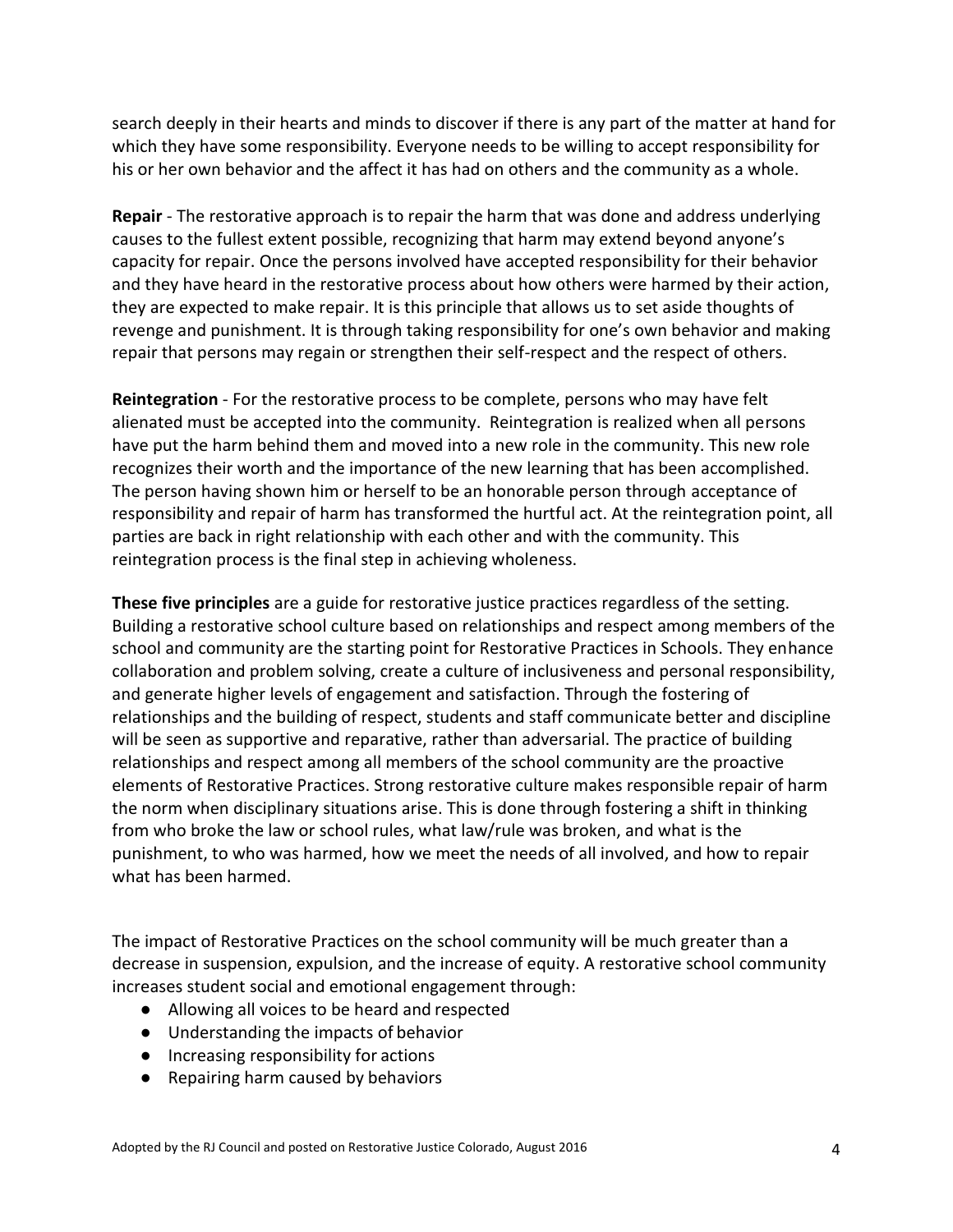### **Restorative Practices differ from traditional and Zero-Tolerance policies in a variety of ways:**

| <b>Punitive/Zero-Tolerance</b>                                                                                                                          | <b>Restorative</b>                                                                                                                     |
|---------------------------------------------------------------------------------------------------------------------------------------------------------|----------------------------------------------------------------------------------------------------------------------------------------|
| Misbehavior defined as breaking school rules<br>or letting the school down.                                                                             | Misbehavior defined as harm<br>(emotional/mental/physical) done to one<br>person/group by another.                                     |
| Focus is on what happened and establishing<br>blame or guilt.                                                                                           | Focus on problem-solving by expressing<br>feelings and needs and exploring how to<br>address problems in the future.                   |
| Adversarial relationship and process. Includes<br>an authority figure with the power to decide<br>on penalty, in conflict with wrongdoer.               | Dialogue and negotiation, with everyone<br>involved in the communication and<br>cooperation with each other.                           |
| Imposition of pain or unpleasantness to<br>punish and deter/prevent.                                                                                    | Restitution as a means of restoring both<br>parties, the goal being reconciliation and<br>acknowledging responsibility for choices     |
| Attention to rules and adherence to due<br>process.                                                                                                     | Attention to relationships and achievement<br>of a mutually desired outcome.                                                           |
| Conflict/wrongdoing represented as<br>impersonal and abstract; individual versus<br>school.                                                             | Conflict/wrongdoing recognized as<br>interpersonal conflict with opportunity for<br>learning.                                          |
| One social injury compounded by another.                                                                                                                | Focus on repair of social injury/damage.                                                                                               |
| School community as spectators, represented<br>by a member of staff dealing with the<br>situation; those directly affected uninvolved<br>and powerless. | School community involved in facilitating<br>restoration; those affected taken into<br>consideration; empowerment.                     |
| Accountability defined in terms of receiving<br>punishment                                                                                              | Accountability defined as understanding<br>impact of actions, taking responsibility of<br>choices, and suggesting ways to repair harm. |

(Adapted from Ashley, Jessica and Kimberly Burke. *Implementing Restorative Justice: A Guide for Schools*. Chicago: ICJIA, 2009: 7)

A school committed to Restorative Practices is encouraged to develop an implementation plan (see [National Implementation Research Network](https://nirn.fpg.unc.edu/national-implementation-research-network) for more information on Implementation Science), and execute it over an appropriate time period based on a readiness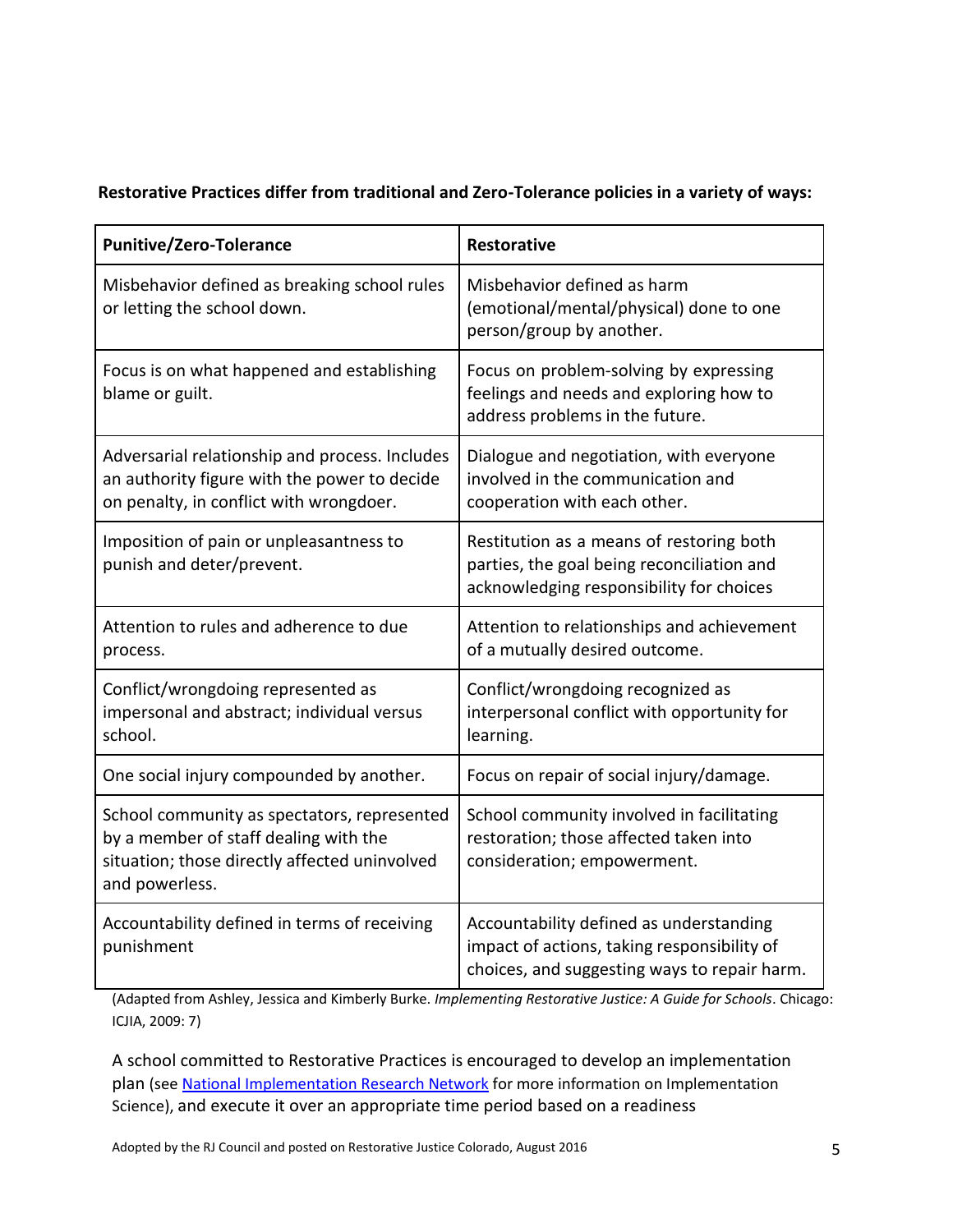assessment, get key people who are interested trained, work toward whole-school engagement with regular use of the practices or restorative models and include restorative language and a brief explanation in student and teacher handbooks. Staff members and others in the school community experienced in Restorative Practices should mentor and train those who are unfamiliar with a restorative culture. Communities of practice should be developed. As with any prevention/intervention structure, facilitators should be observed and evaluated on a regular basis.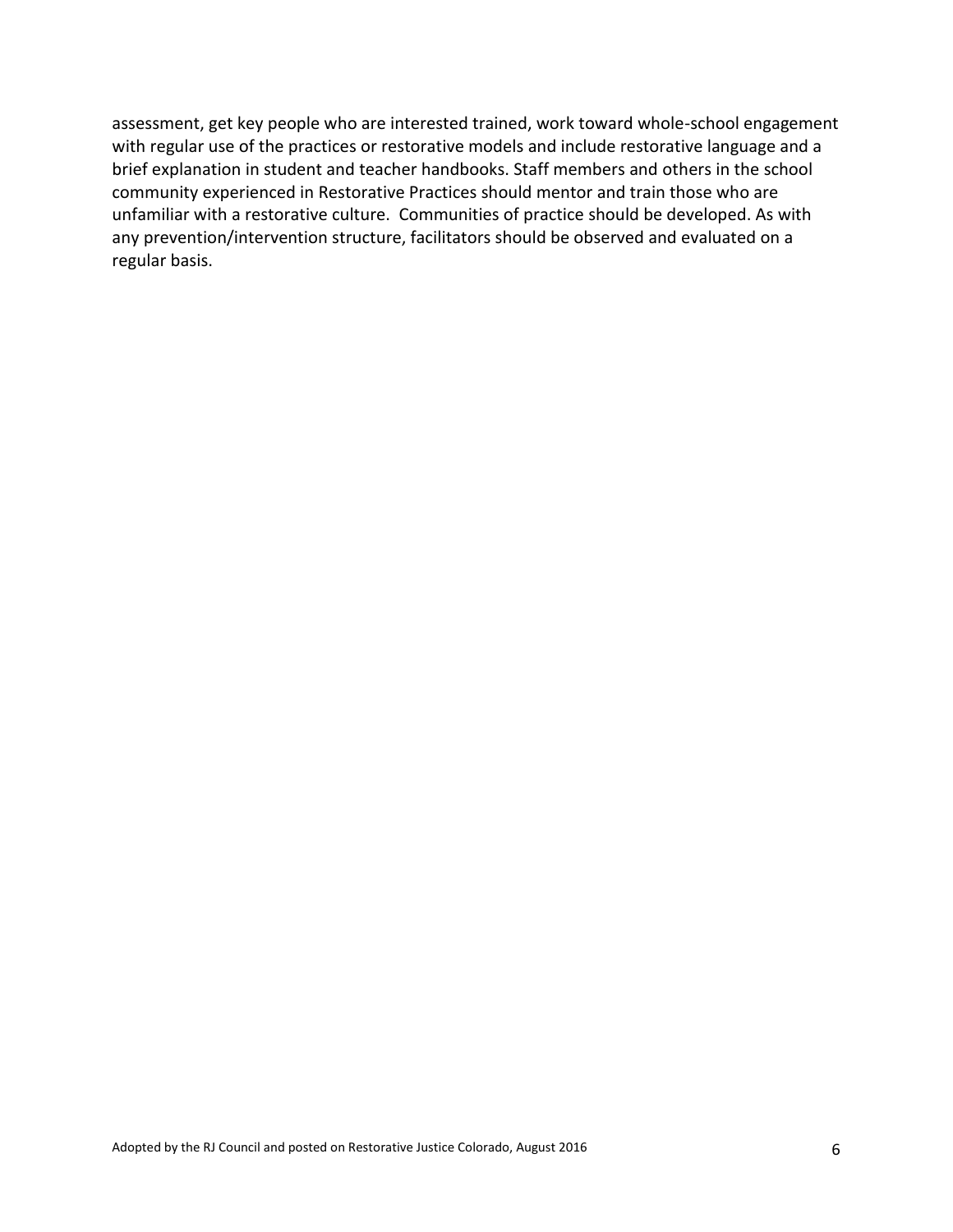# **Practices**

Restorative Practices in Schools occur on a continuum: from prevention to intervention, proactive to responsive, informal to formal, and relationship building to repair of harm. It is a full spectrum approach to building a safe and caring community that is relationship-based and repairs harm where all voices are heard and valued. Practitioners use and model thesepractices themselves and understand the larger system or context in which they work so the practices are culturally relevant. Participation in Restorative Practices is in theory, voluntary, however, it's important to encourage a culture of full participation among students in this powerful community building practice. This may take some time with certain student populations. Creating the opportunity for these students to be heard, until they trust they will be listened to, pays off over time. It is with regular use, i.e. practice that confidence and consistency in positive outcomes will occur.



# **Restorative Practices in Schools Continuum**

# **Definitions of some Restorative Practices along the continuum:**

*All Restorative Practices should be deployed after training. The RJ Council does not endorse, support or otherwise recommend any particular training, trainer, curriculum or methodology. Some trainers are listed in the RJ Directory at <https://rjcolorado.org/find-rj-providers/>*

# **Informal Restorative Practices**

### **Restorative Dialogue or Conversation**

Includes the use of restorative language that addresses what happened and how the speaker was impacted or affected by the behavior. There may also be requests for changed behavior moving forward. The use of Non-Violent Communication to identify needs and address harm in the event of a conflict builds empathy and awareness between people. Using a structured restorative response and speaking from personal experience rather than global or superlative comments helps connect the involved parties. These types of affective statements and affective questions, including identifying harms and repairs can be found in a variety of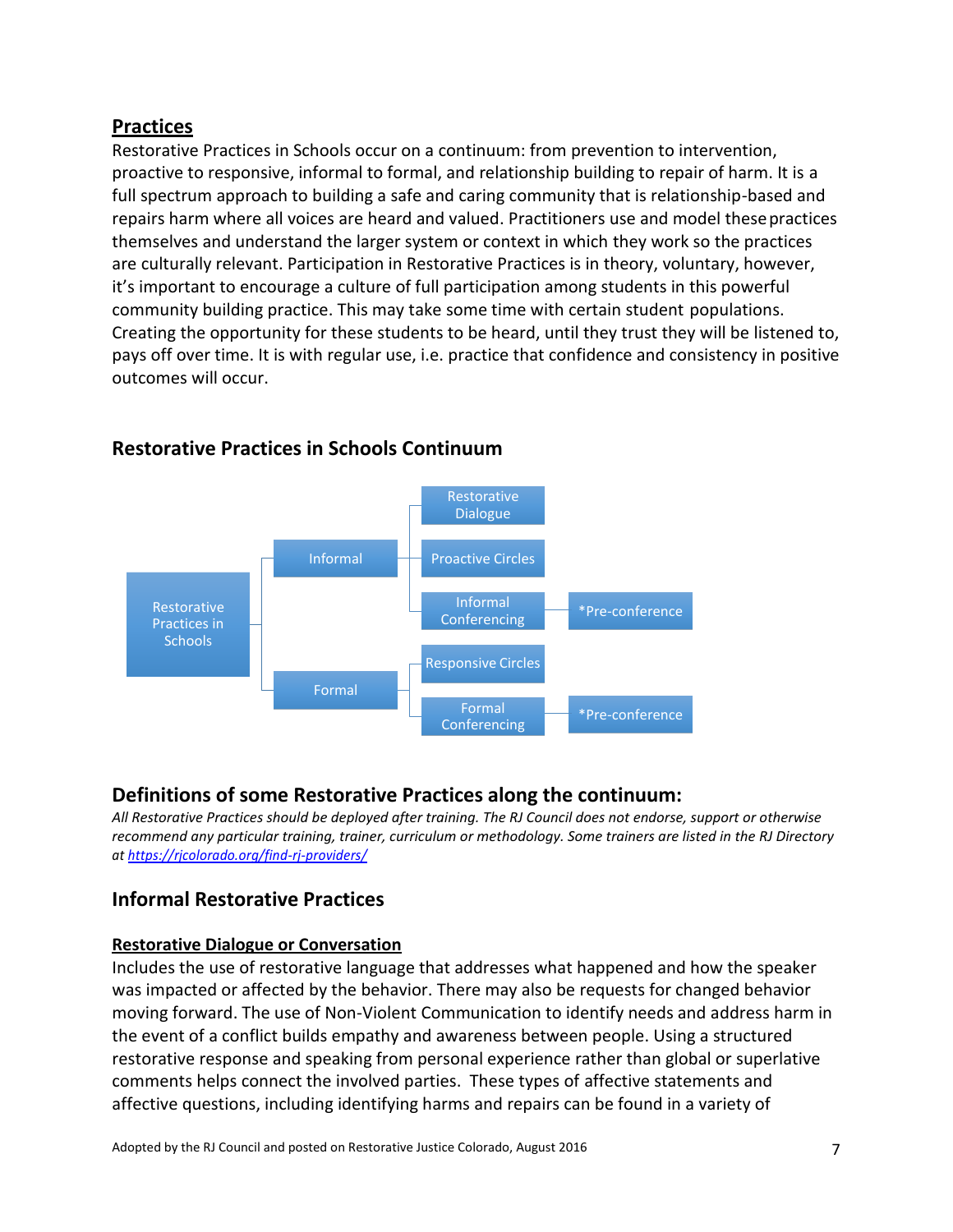restorative dialogue or conversation techniques for communication. (See [Nonviolent Communication\)](https://www.nonviolentcommunication.com/learn-nonviolent-communication/)

Affective statements and questions, and questions identifying what happened, who was affected, and ways to repair harm, are useful for teacher-student conversations, hall conferences, and administrator interventions (in the lunchroom, passing periods, etc.) This approach is consistent with other Restorative Practices and prevents escalation of minor incidents.

### **Proactive Circles**

Proactive circles are preventative in nature and provide a focus that is not necessarily related to conflict or harm. This setting provides an avenue for community building, trust, authentic listening, empathy, and conflict resolution skill building that serves as a foundation for responsive Restorative Practices. Simply put, Proactive circles are facilitated processes in which a group gathers in a circle, preferably with no barriers (i.e. desks, tables etc.) and each person in turn has the opportunity to speak uninterrupted and be heard by the other members of the group. Examples include routine Proactive Circles, Connection Circles, and Peace Circles, preferably conducted weekly with the same group of students and teacher. Students can be facilitators of proactive circles, once they have learned the structure).

### **Informal Conferencing**

Informal conferencing may also be referred to as Restorative Mediation is generally utilized for less serious school violations, with parties directly involved in harm or conflict. These are facilitated interactions designed to support the involved parties to identify what happened, who was affected and how and what they will do to repair harm. Examples of appropriate use of informal conferencing include (but not limited to) gossip and rumors, social media issues, teacher/student conflict, name calling, disruptive behavior in the classroom, verbal arguments, etc.

# **Formal [Generally reserved for more serious offenses]**

# **Formal Conferencing**

Formal conferencing is similar in structure to Informal Conferencing but for more serious harms. These conferences usually include identified victim(s), offender(s), and interested/affected parties such as parents, community members, school staff or trained peers, and/or law enforcement. Examples of types of harms addressed in formal conferences include: theft, property damage, serious fights, drug violations, and racial slurs/threatening comments.

# **Responsive Circles**

Responsive circles should be utilized after proactive circles are established and routine. Responsive circles can address incidents that result in harm or conflict, or a change in the community that needs to be addressed. Proactive and Responsive circles *follow the same structure*, only the focus changes to the impact or affects resulting from an event(s). Responsive circles may also be known as Restorative circles, Solution circles, Intervention circles and other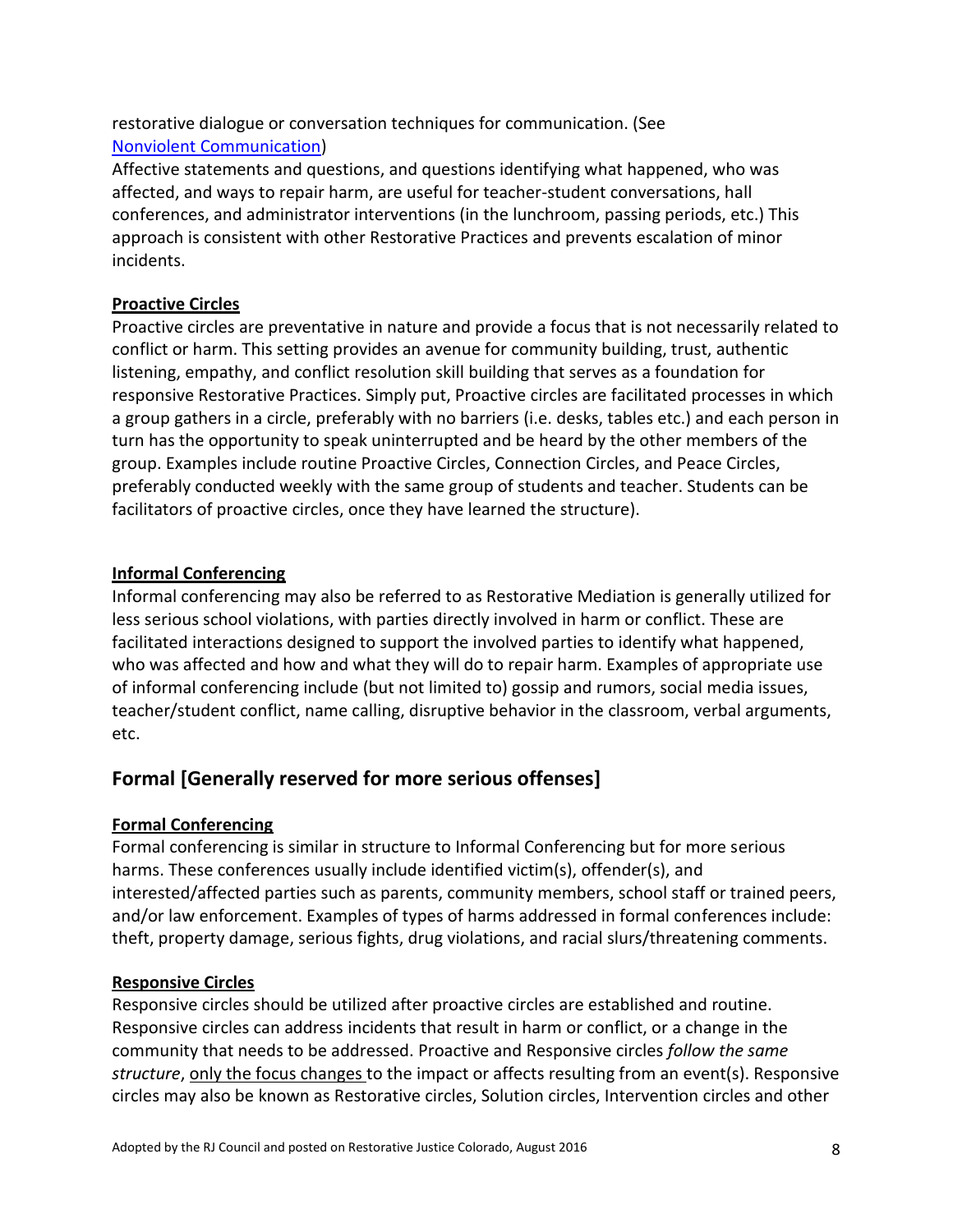names. The common ground is they are held in response to an event. Responsive circles are effective in addressing an issue not directly related to harm, for example, "Today is Olivia's last day at our school, let's make a circle and voice what we like most about Olivia, and what we'll miss about her when she's gone."

#### **\*Pre-conferencing (Informal and Formal Conferencing Precursor)**

Pre-conferencing is the preparatory phase of all conferencing models. It is the point of information gathering and airing of heated emotions so the facilitator(s) are prepared to hold the respect and safety of the restorative process that will follow. The goal is to prepare each participant for the conference. Pre-conferencing is an essential step for successful facilitation of these conflict resolution processes.

Arguably the most important component of informal and formal conferences pre-conferencing sets the restorative tone. The facilitator should never underestimate the value of a thorough pre-conference of each participant. Pre-conferences often uncover other information about the participants, such as difficult family events, that provide context. However, conferences should focus on the most recent event that caused the conference to occur.

Before bringing people together for a conference, it is necessary for the facilitator to meet with each party separately to ensure readiness and willingness to participate. Each pre-conference allows the facilitator to gain valuable insight into how the violation/incident occurred, build rapport with the parties, explain and set expectations for the restorative conference process, give reassurance of the facilitator's role and answer any questions. The timing of the preconference and the subsequent conference is not prescribed. Factors such as heightened emotions, teacher and/or facilitator availability, potential for escalation, etc. are factors to consider when determining how and when to pre-conference and follow up with the informal or formal conference. Frequently in school settings, the pre-conference and conference occur the day of, or within a few days of the event.

Questions pertaining to what happened, who has been affected, what the participant can take responsibility for, and a solution going forward can be asked directly or gleaned through the conversation. Participants will be briefed on the norms of respect, mutual empowerment, no cross talk, active listening, and cultural sensitivity.

If anyone risks re-victimizing a participant, or is unable to take some measure of responsibility, the facilitator may make the decision to not proceed with the restorative conference but rather use more traditional school responses.

#### **Special situations that benefit from Circles or Conferences:**

- Attendance Mediation
- Reintegration after a Suspension or Extended Absence
- Integration of new students/Saying goodbye to departingstudents
- Addressing a significant local, national or global event (school shooting, natural disaster, death of a student, etc.)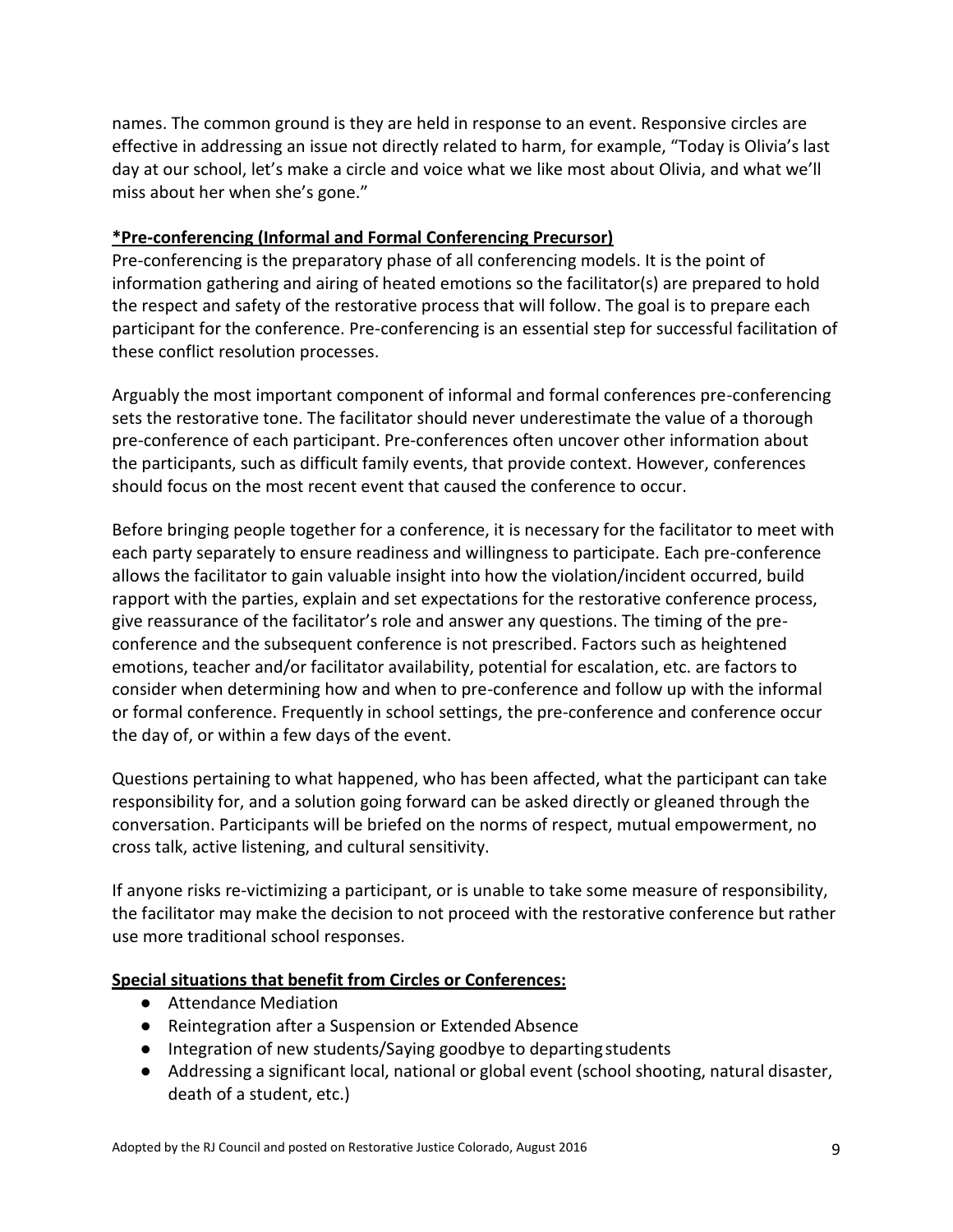#### **Basic Circle Process Outline:**

- State the purpose of the Circle
- Discuss Ground Rules (suggested examples are):
	- Listen and speak with respect
	- Only tell your truth
	- Use school-appropriate language
	- Respect people's privacy; only tell your own story
- Use of a talking piece
	- Significance of the object used
	- Speak only when you have the talking piece
	- No cross talk of any kind, verbal or nonverbal
	- Facilitator may need to speak to move the process along
	- Share the time fairly
	- You may pass and we'll come back to you
- Questions / Rounds
- Closing the Circle

#### **Willing Participation**

Voluntary participation is universally accepted as a primary principle of restorative justice. It shifts away from the punitive or adversarial response to focus on acceptance of responsibility, speaking the truth, and repair of harm. **Creating a positive restorative school culture may necessitate adult encouragement for student participation.** Especially in the case of proactive circles, participation empowers students to hear their own voice while others listen, and provides an opportunity for personal growth.

#### **Confidentiality**

Confidentiality should always be stressed. There may be exceptions to confidentiality if the information is determined to be a future threat to self or others. Mandatory reporting roles apply in Restorative Practices, and adults should clarify this role withstudents.

#### **Debriefing**

In particularly emotional situations, facilitators should provide ample opportunity for debriefing of all parties following a restorative practice/justice intervention. It is imperative for self-care that all participants have an opportunity to ask questions, make comments and work through any issues or concerns that have come up for them. Generally, the more serious the offense, the more need for debriefing. Keep that in mind, facilitators should understand that each individual comes to RJ/RP with their own backgrounds and experiences which may affect them during and following an intervention.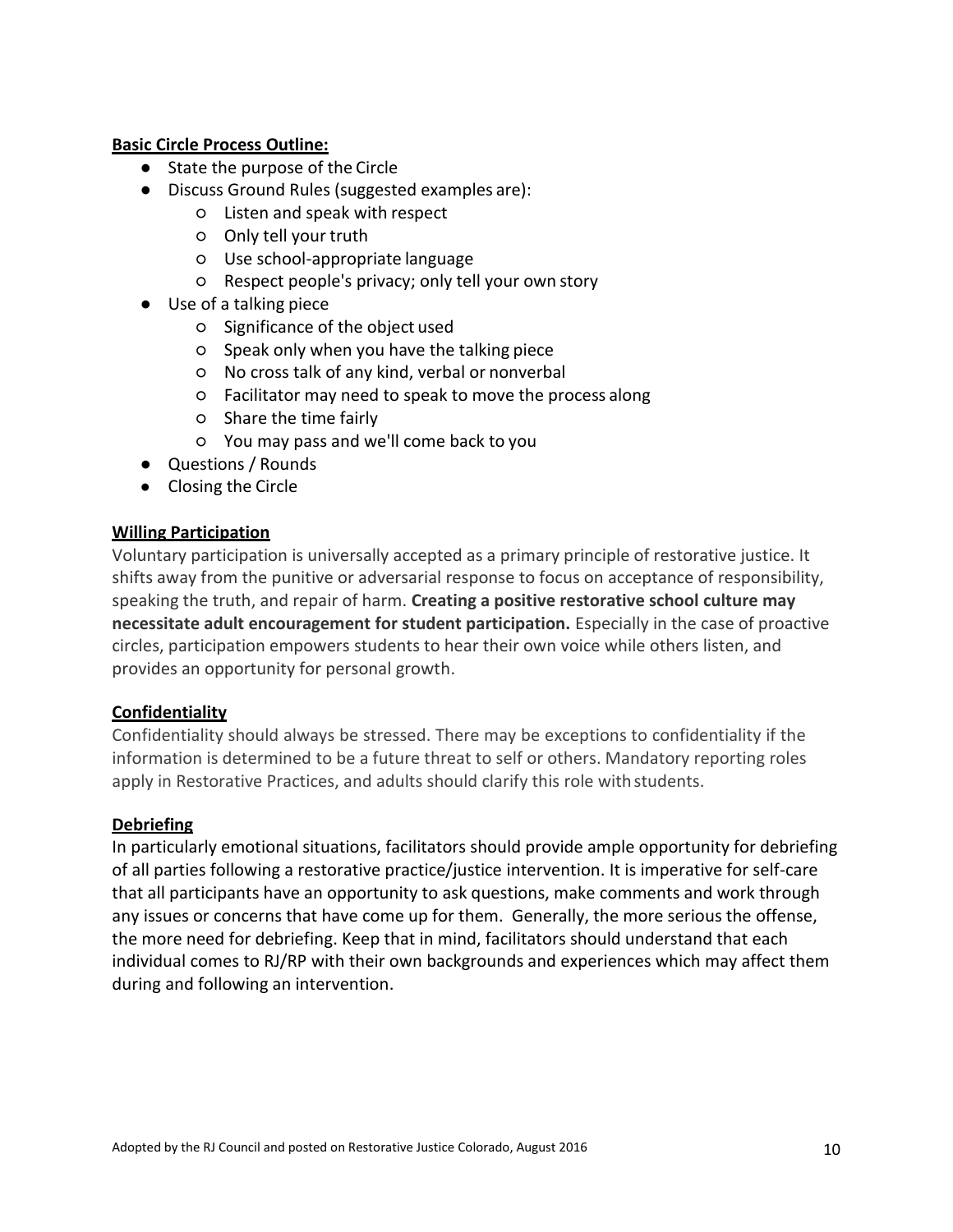### **Implementation**

*The RJ Council does not endorse, support or otherwise recommend any particular training, trainer, curriculum or methodology. Some trainers are listed in the RJ Directory at <https://rjcolorado.org/find-rj-providers/>* 

School leaders are encouraged to engage the support of experienced practitioners, trainers and consultants who abide by the [Restorative Justice Facilitator Code of Conduct and Standards of](https://rjcolorado.org/download/28390/)  [Training and Practice](https://rjcolorado.org/wp-content/uploads/simple-file-list/Important-Documents/CORJ-Facilitator-Code-of-Conduct-Standards-of-Training-Practice.pdf) when developing a plan and implementing Restorative Practices in Schools. A list of practitioners and trainers can be found on the State of Colorado Restorative Practices website: [http://www.rjcolorado.org/.](http://www.rjcolorado.org/)

Engaging Restorative Practices in Schools requires full leadership commitment to what is often a culture shift. Planning for the changes using Implementation Science is recommended in CO (see [National Implementation Research Network](https://nirn.fpg.unc.edu/national-implementation-research-network) for more information on Implementation Science). Professional development time and communities of practice within a school building to ensure adherence to the principles and best practices are essential to successful implementation of Restorative Practices in Schools. It is recommended that schools and/or districts identify key strategies and data to measure change over time. It is important to assess the readiness of the school before embarking on the full implementation of Restorative Practices. For a comprehensive guide and useful tools for implementing Restorative Practices see the [Minnesota Department of Education.](https://education.mn.gov/MDE/dse/safe/prac/resprac/)

While there is a difference between punitive and restorative approaches, implementing a restorative framework does not mean upending an already existing discipline matrix. Rather, Restorative Practices works to support school discipline matrixes by providing new skills to engage with students and staff, integrating with already existing evidence-based practices such as PBIS, MTSS and SEL, building classroom management skills, and allowing for supportive approaches to low to mid-level conflicts such as class disruption, gossip, pulling fire alarms, etc. In cases of higher-level conflicts such as fights and bringing weapons, Restorative Practices assists in bringing the community together before, during, after, or in lieu of suspension or expulsion to discuss harm and impact. Restorative Practices create an opportunity for the student(s) who caused harm, to repair the relationships and for everyone to reintegrate back into the right relationship. As with all evidence-based school supports, Restorative Practices works through utilizing multi-tiered responses and adapting to the needs of students, staff, and community.

Restorative Practices are an avenue towards more equitable culture and discipline. Every school is unique and will face its own challenges with equity. These various forms of diversity could include: levels of poverty and wealth, English Language Learners, ethnic make-up, community views towards education and discipline, and specific community challenges that spill into school culture. Through integration of Restorative Practices in School, students and staff can discuss the impacts and challenges of community issues, how they affect school culture, and how, as a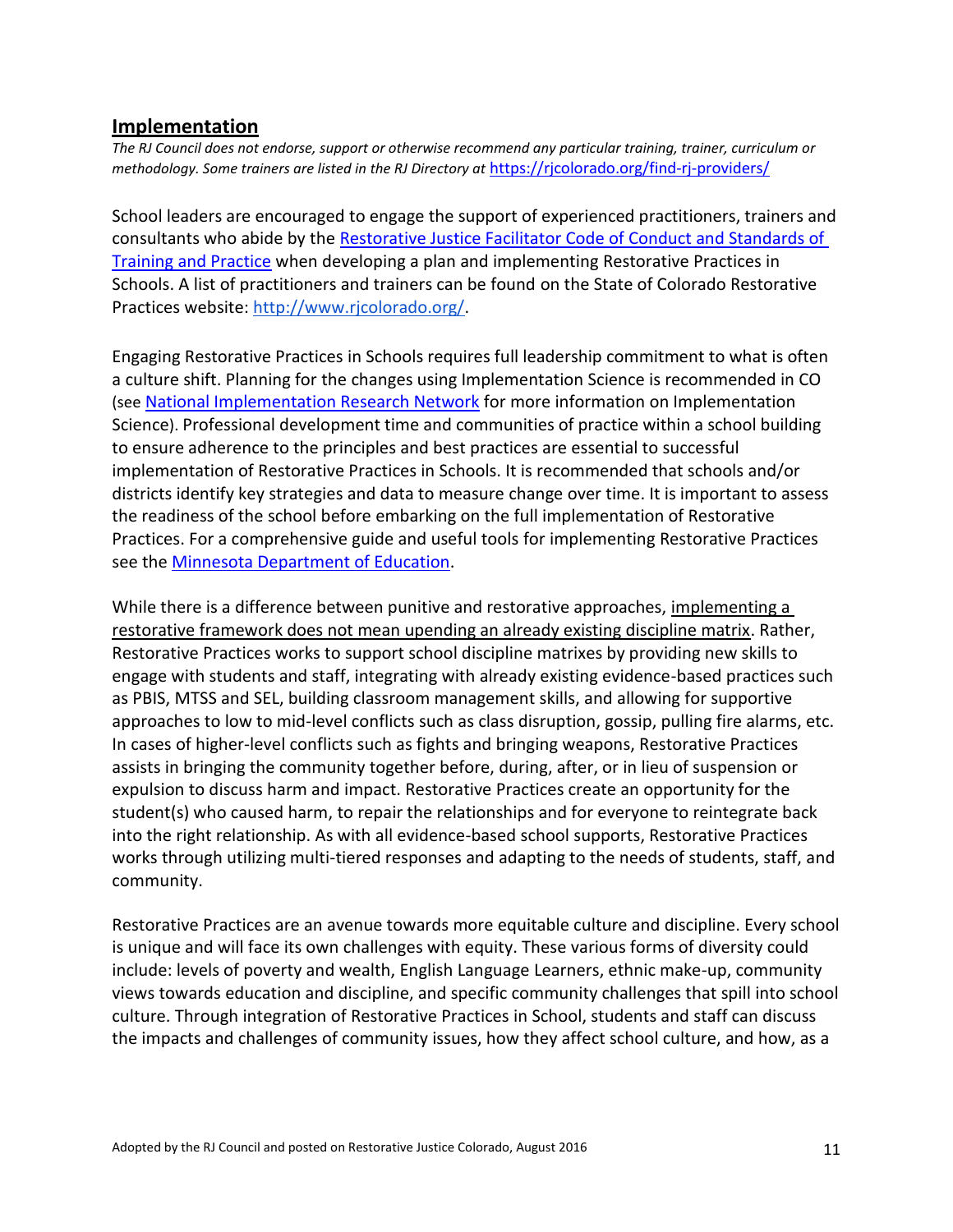community, they can work to be more equitable in handling these issues from individual behaviors to school-wide discipline.

### **Stages of Implementation**

Whether implementing Restorative Practices at the district, building, or classroom level, the climate will not change from punitive to restorative overnight. Having a framework for implementation, in which Restorative Practices are implemented in stages, helps ensure fidelity to best practices and build capacity for long-lasting change. While stages of implementation will be unique to each site, they might include:

- Building awareness about Restorative Practices in Schools within the setting.
- Developing a team of people with the desire to initiate Restorative Practices to be responsible for implementation so that the cultural shift does not rely on any one person.
- Ensuring the core group is trained and supported.
- Integrating Restorative Practices with existing framework/programs in the classroom, school and/or district.
- Developing an organic system for consistent use of Restorative Practices at the Pro-Active level and ways to refer students to Responsive Restorative Practices processes.
- Training additional staff to implement Restorative Practices in the classroom.
- Training students and families to lead restorativework.
- Supporting Communities of Practice within the work day and school year.
- Sharing data and stories of success and learning.
- Adapting to the needs of the school culture and climate.

While implementation stages will be sequential, as suggested by Implementation Science, stages will build upon one another. Early stages may often need to be revisited as the work moves forward.

### **Avenues of communication**

Over time, those who have been trained in Restorative Practices (eg. implementation team) will identify appropriate staff members, students and others in the school to be trained as well. The capacity to have more trained practitioners over time leads to a gradual school wide implementation and culture shift. The opportunity for all school individuals to communicate with one another, as well as the larger school community, is of great importance to the success of implementation.

In order to establish those avenues of communication the Restorative Practices facilitator(s) and leadership should:

- Train all staff on the philosophy of Restorative Practices, identify internal and external reasons for implementation, what types of Restorative Practices the school is interested in, provide training for staff to implement multiple approaches to Restorative Practices, and clarify the initial teacher/staff role, ie. to participate in conversationswhen asked.
- Meet in communities of practice and share their experience, debrief and problem solve the process so it is culturally appropriate for the school, identify key people to participate in training, and ensure consistency and fidelity of processes.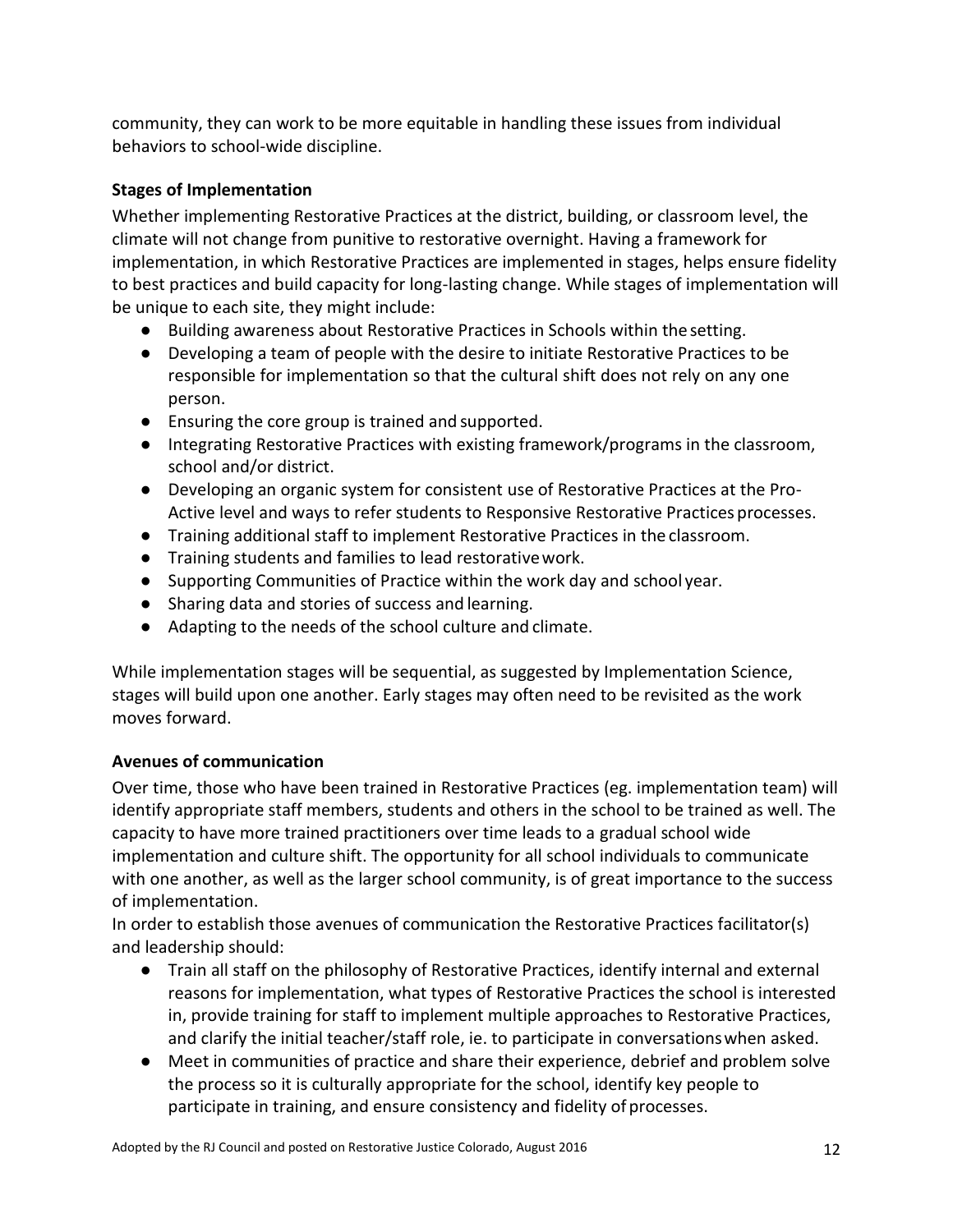- Make sure that roles are established for implementation, including but not limited to: Leadership Teacher/educator implementers Implementation team Data collectors All School Staff Parents **Students** Community
- Share successes with staff frequently in order to learn from one another and generate buy-in.
- Share data and note changes on an annual basis as the culture shifts are occurring.
- Create a two-way avenue for educators and the implementation team to communicate successes and challenges in order to identify early interventions for educatorsstruggling with implementation, to generate buy-in from staff, and to dispel myths around Restorative Practices.

### **Planning for Sustainability**

Throughout implementation of Restorative Practices the implementation team should prioritize how to make them part of a permanent culture shift rather than a fleeting program. In order to establish a sustainable restorative culture, the team responsible for implementation should:

- Ensure readiness for the shift by assessing value alignment and buy-in.
- Include Restorative Practices formally in all policies and procedures, including codes of discipline and student handbooks.
- Create forms to support the system--referral forms, means to collectdata, surveys.
- Hire new staff members based on a restorativemindset.
- Train and coach staff in RP, partnering with an outside resource if necessary, and ensure training and coaching is intensive and ongoing.

In order to ensure this restorative mindset outlasts the tenure of any one person, it is critical to generate allies among staff, students, families, the district, community and partnering organizations to ensure there is a force to advocate for Restorative Practices in the future.

### **Evaluation**

The following are standards for evaluation for any individual, classroom, school, school community, and/or district implementing Restorative Practices in schools.

- Set goals for Restorative Practices implementation which are in alignment with the values and principles of Restorative Practices and the realities of the schoolsetting.
- Creation of system and process for collection of process, outcome andprogram assessment data. Examples of types of data may include:
	- o Satisfaction of participants in the processes
	- o Feedback survey of participants in Restorative Practicestrainings
	- o Climate surveys of staff, students and/or parents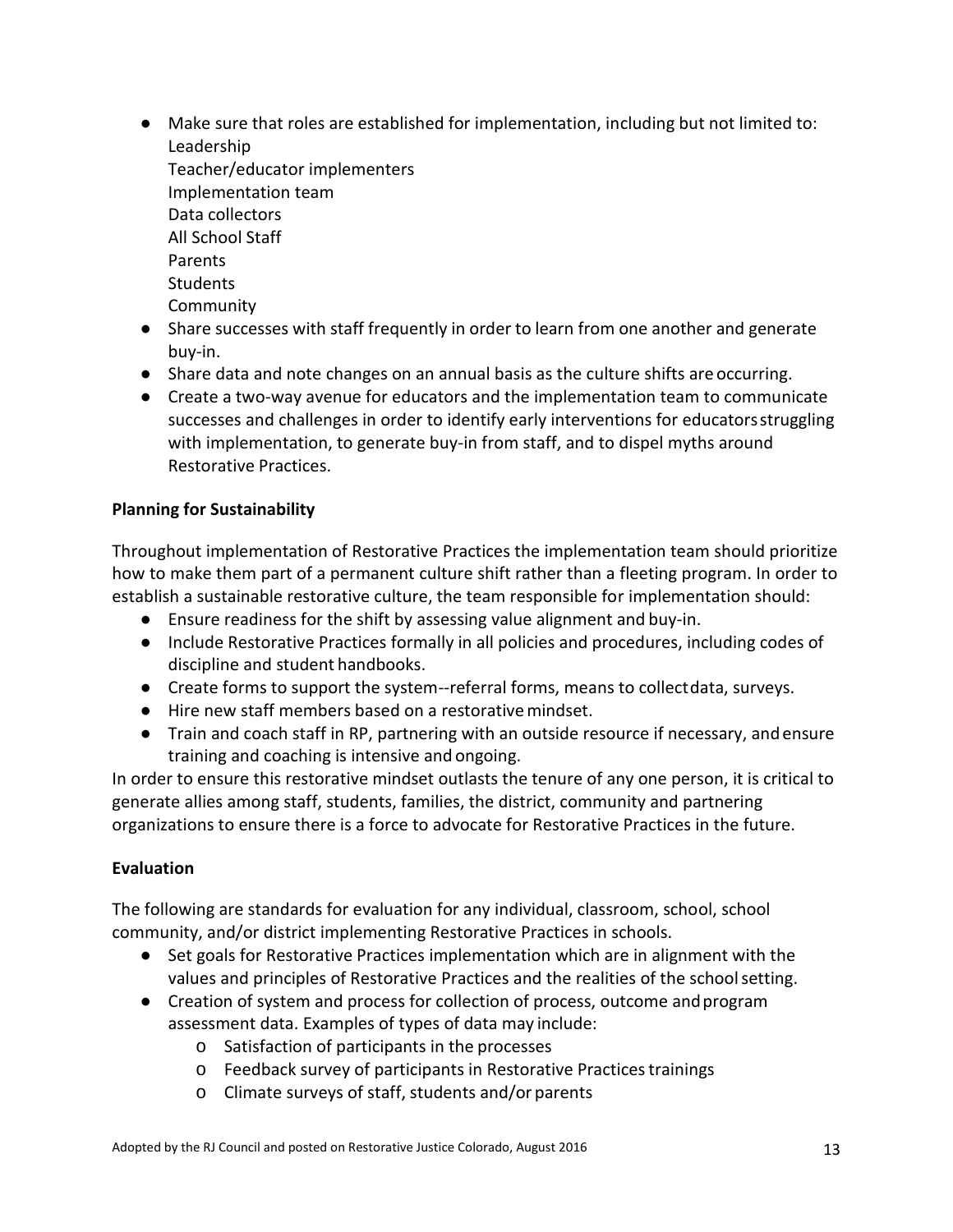- o Attendance/academic/discipline data
- o Demographics of student participation
- o Frequency and context of the use of Restorative Practices
- Use relevant data to regularly assess progress toward goals.
- Create and maintain a process for revisiting and adjusting goals as neededbased on needs of community and assessment of program/process/outcomes.
- Acknowledgement of and communication to stakeholders that the process of implementation does not happen overnight. Research in implementation science shows that a full implementation of a culture shift can take between 2-5 years. (Chamberlain, Brown,& Saldana, 2011; Fixsen et al., 2001; Panzano & Roth, 2006).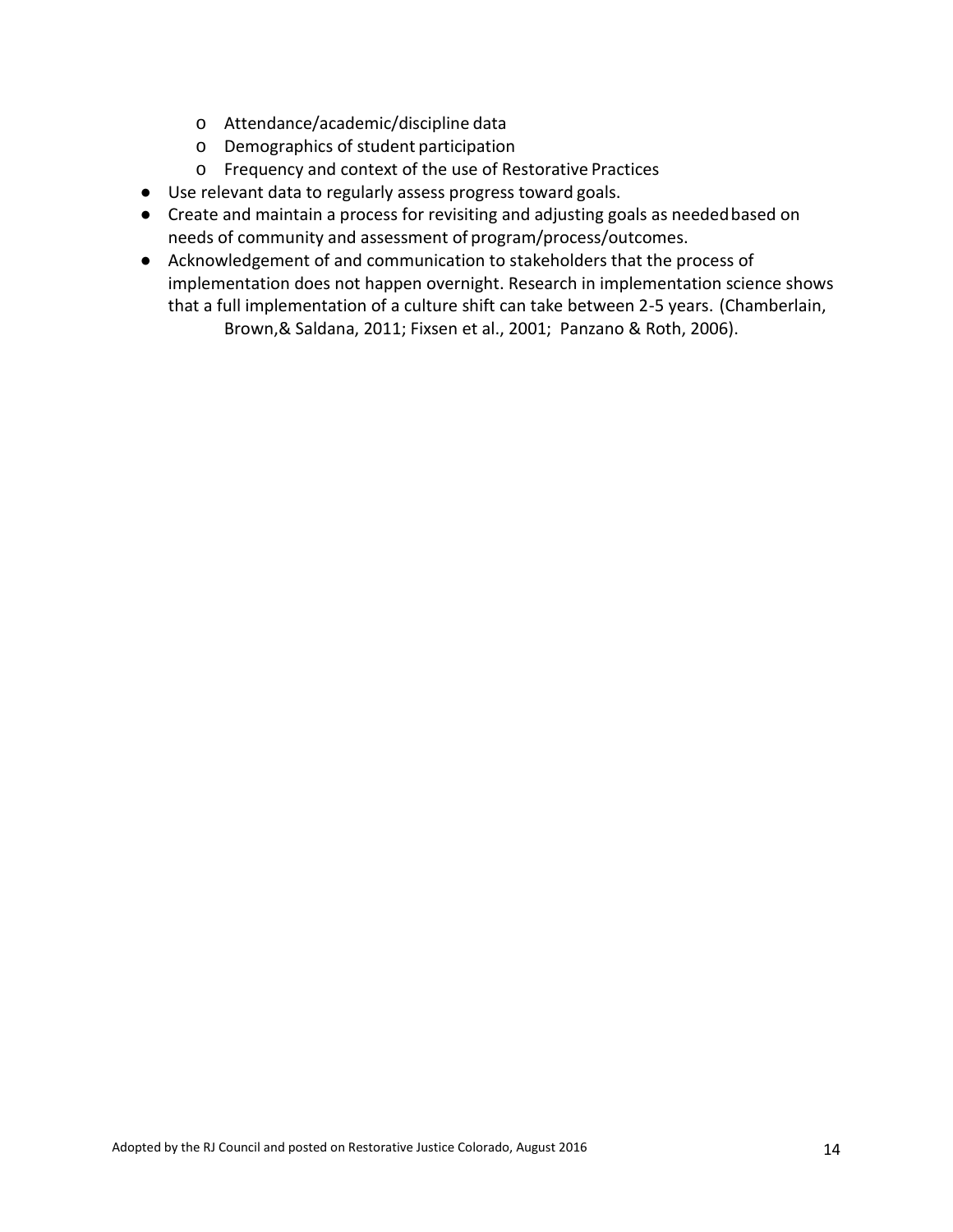# **Training**

*The RJ Council does not endorse, support or otherwise recommend any particular training, trainer, curriculum or methodology. The RJ Council takes no responsibility for training providers or the quality or adherence to guidelines and standards in the content of their training. Some trainers are listed in the RJ Directory at*  <https://rjcolorado.org/find-rj-providers/>

After reviewing the Practices and Implementation portions of this Restorative Practices in Schools document, school personnel in partnership with Restorative Practices professionals should determine the specific goals, readiness and needs of the district or school requesting training. School leaders are encouraged to engage the support of experienced Restorative Practices in Schools practitioners, trainers and consultants who abide by the [Restorative Justice](https://rjcolorado.org/wp-content/uploads/simple-file-list/Important-Documents/CORJ-Facilitator-Code-of-Conduct-Standards-of-Training-Practice.pdf)  [Facilitator Code of Conduct and Standards of Training and Practice](https://rjcolorado.org/download/28390/) when developing Restorative Practices in their schools.

Training should include learning objectives and be differentiated based on the current staff understanding of Restorative Practice in Schools. Practitioners/trainers are expected to be aware of their own biases and demonstrate cultural sensitivity in knowing their audience; having an awareness of the cultural shift that Restorative Practices create in the school community. Training participants are identified after considering the Implementation Plan document. In order to establish common training practices and language in Colorado schools, all aspects of this document should be utilized, with special emphasis on those areas of need and practice identified in planning and preparation by the practitioner and school personnel.

# **Basic Standards for Restorative Practices in Schools Trainers:**

- 1. Trainer is expected to abide by *the* [Restorative](https://rjcolorado.org/download/28390/) Justice Facilitator Code of Conduct and [Standards of Training and Practice.](https://rjcolorado.org/wp-content/uploads/simple-file-list/Important-Documents/CORJ-Facilitator-Code-of-Conduct-Standards-of-Training-Practice.pdf)
- 2. Trainers should work with the school leadership to design the training(s) based on the *Principles and Practices sections of this document and* an implementation plan based on the readiness assessment and goals of the school/district.
- 3. Trainers should be able to demonstrate working knowledge of Restorative Practicesin Schools and are responsible for maintaining their own professional development on evidence based and emerging practices.
- 4. Trainers should be experienced restorative practitioners able to demonstrate their skills and provide evidence of their work in schools and ongoing development as a practitioner.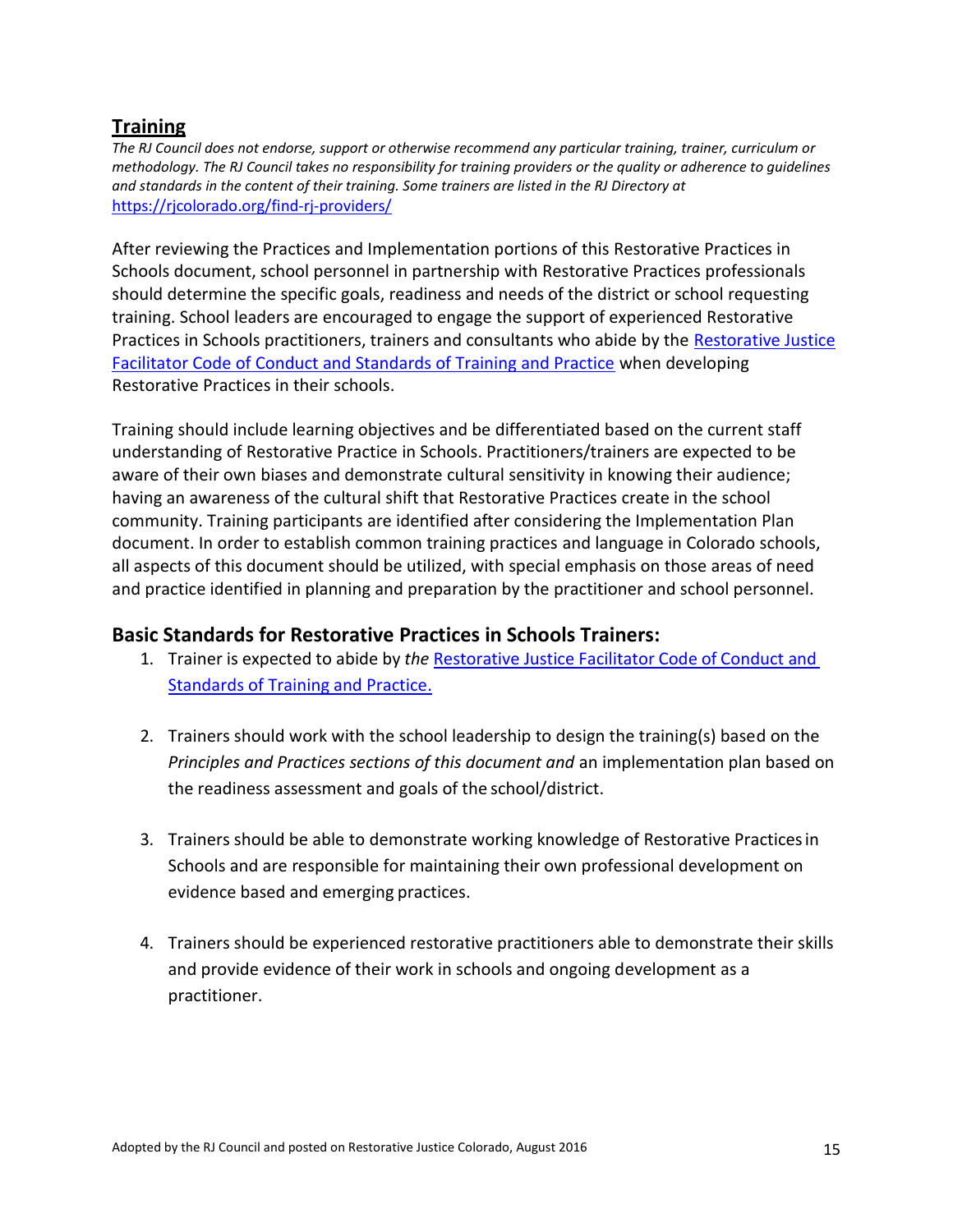- 5. Trainers should ensure the time period for the training is sufficient to equip participants with the appropriate knowledge, skills and confidence to provide safe and quality restorative practice in schools.
- 6. Trainers are encouraged to assist schools to develop sustainability through training for trainers model.
- 7. Trainers should advise schools and provide support for setting up communities of practice and professional development opportunities.
- 8. Following training, the trainers will give feedback to the school leadership on the progress of individual participant when there are concerns and provide recommendations for any further training needed. This arrangement should be organized and agreed before training commences.
- 9. Trainers should provide a way for participants to evaluate the course and share that feedback with the client.
- 10. Trainers will make themselves available to participants for feedback and advice where possible and appropriate and respond appropriately and restoratively to thefeedback.
- 11. Trainers in Restorative Practice should make references and evaluations from previous courses available to potential clients.
- 12. Trainers are encouraged to assist schools to develop sustainability through training for trainers model.
- 13. Trainers should advise schools to use and support setting up communities of practice and professional development opportunities beyond initial trainings. Trainers should provide a way for participants to evaluate the course and share that feedback withthe client.
- 14. Trainers will make themselves available to participants for feedback and advicewhere possible and appropriate.
- 15. Trainers should hold forth the maxim, "do no harm".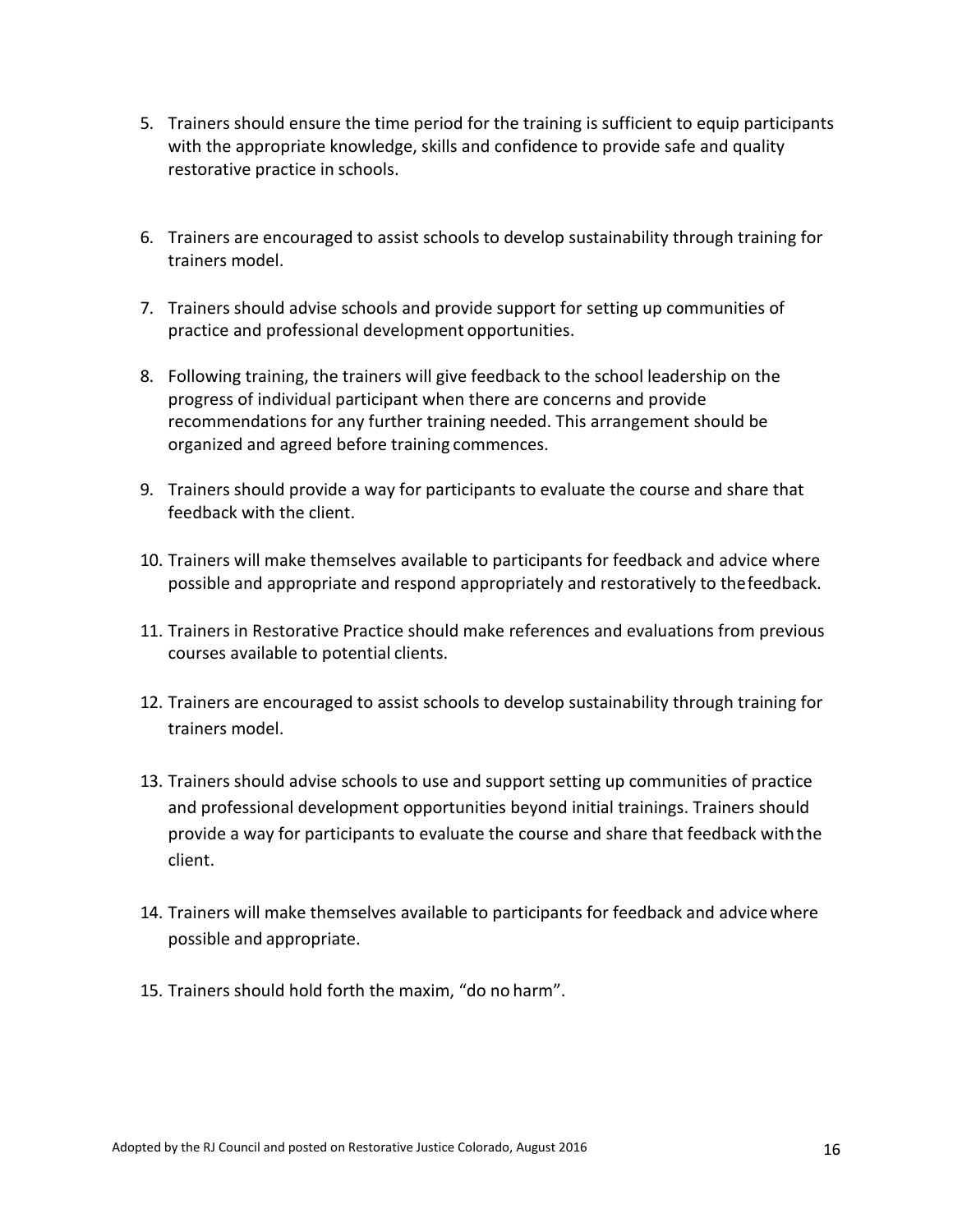# **Basic Standards for Restorative Practices in Schools Trainings:**

Depending on the level of training and engagement with Restorative Practices in Schools training participants should have:

### **Foundational level:**

- $\Box$  A working knowledge of restorative justice principles and values
- $\Box$  A working knowledge of restorative justice philosophy and history
- $\Box$  Basic communication/group facilitation skills (e.g. affective statements, active listening, open questions, tone of voice, body language, mutual respect, reframing, restorative language, group dynamics)
- $\Box$  Equity, Diversity and Cultural Awareness (e.g . Bias awareness in race, ethnicity, mental health, (dis)ability, culture, size, language, socio-economics, sex, origin, sexual orientation, gender identity etc.)
- $\Box$  Behavior as communication
- Distinction between Restorative Practices in Schools and Restorative Justice Practicesin the Justice system
- $\Box$  An understanding that all restorative justice practices should be voluntary and why

### **Practitioner level:**

- $\Box$  Demonstration of a good working knowledge of a restorative practices to be used (Informal – Formal)
- $\Box$  Demonstration of the relative design or configuration of the participants in those models of Restorative Practices in Schools that the school will use
- $\Box$  Basic knowledge of school response to behavior and discipline best and evidence-based practices and how restorative responses integrate with schoolpolicies
- $\Box$  Recognition of trauma, crisis management and skill development to handle these circumstances in pre-conferencing or during a process and as may arise especially in Formal practices
- $\Box$  Training for (Formal) facilitation skill development must include:
	- o Demonstration restorative justice skills based on models the school-based practices will use
	- $\circ$  Practical applications and experiential activities, including role plays with school based scenarios
	- o Every participant must be given the opportunity to practice andobserve facilitation skills and receive feedback
	- $\circ$  Preparation for the conferencing model if it will be used (pre-conferencing)
	- o Agreement writing- allowing harmed parties and responsible parties tocreate
	- o Equity and Cultural sensitivity skills
	- o Facilitation and Co-facilitation models
	- o Understanding of participant roles
		- Harmed Parties